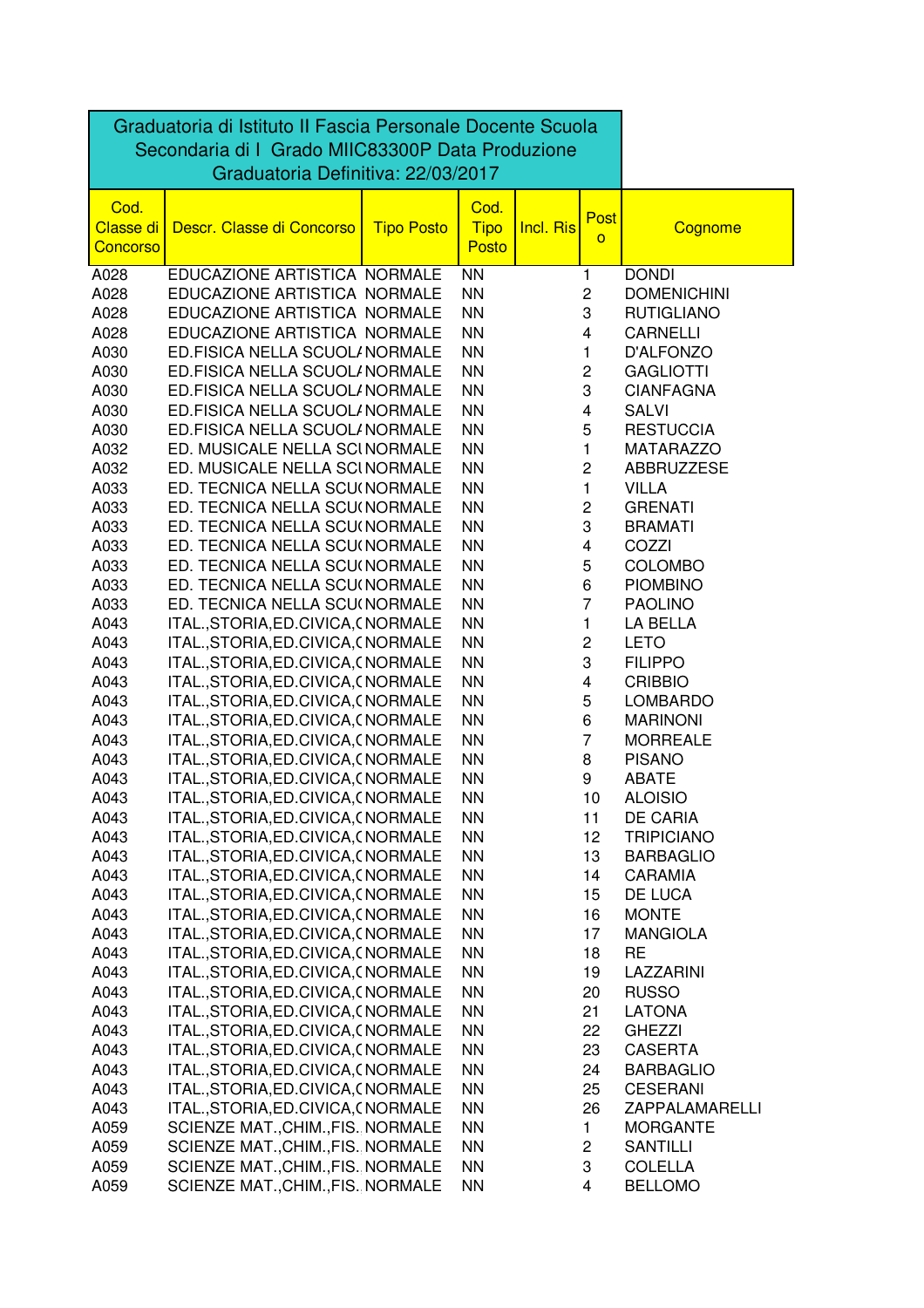|                             |                     |                |                |              | <b>Prefe</b>   | Co         | Con                     |                   |
|-----------------------------|---------------------|----------------|----------------|--------------|----------------|------------|-------------------------|-------------------|
| <b>Nome</b>                 | <b>Data Nascita</b> | Prov.          | Punteggi       | Anno<br>Ins. | r.             | d.         | seg.                    | Scuola Acquis.    |
|                             |                     | <b>Nascita</b> | $\overline{O}$ | Grad         | <b>Anno</b>    | <b>Tit</b> | <b>Titol</b>            | <b>Domanda</b>    |
|                             |                     |                |                |              | Prec.          | olo        | $\circ$                 |                   |
| <b>ROBERTA</b>              | 23/10/1966          | MI             | 95             | 2014         | 0              |            |                         | <b>MIIS04200N</b> |
| <b>MORENA</b>               | 30/10/1967          | MI             | 148            | 2014 0       |                |            |                         | MIIS011002        |
| <b>ILARIA</b>               | 09/02/1982          | MI             | 65             | 2014         | $\overline{0}$ |            |                         | <b>MIPS13000N</b> |
| <b>ELENA</b>                | 17/11/1985          | VA             | 59             | 2014         | $\overline{0}$ |            |                         | MISL01000C        |
| <b>FRANCESCO</b>            | 14/02/1976          | PA             | 133            | 2014         | $\overline{0}$ |            |                         | MIIC8GC005        |
| <b>ROSANNA</b>              | 09/08/1979          | PZ             | 125            | 2014         | $\mathbf 0$    |            |                         | MIIC8DB00D        |
| <b>FEDERICA</b>             | 15/05/1983          | MI             | 85             | 2014         | $\mathbf 0$    | P          | 4                       | MIIS011002        |
| <b>FABIO DANIELE</b>        | 09/11/1983          | MI             | 66             | 2014         | $\mathbf 0$    | P          | $\overline{\mathbf{4}}$ | <b>MIIS00100B</b> |
| <b>MICHELE</b>              | 24/07/1989          | MI             | 53             | 2014         | $\mathbf 0$    |            |                         | MIIS02200C        |
| <b>ANTONELLA</b>            | 13/03/1975          | MI             | 133            | 2014         | $\overline{0}$ |            |                         | MIIC8BR00G        |
| <b>ANTONIO</b>              | 11/10/1979          | CS             | 109            | 2014         | $\overline{0}$ | P          | 4                       | MIIC8DB00D        |
| <b>LAURA</b>                | 20/03/1967          | AN             | 164            | 2014 0       |                |            |                         | <b>MIPS10000T</b> |
| <b>VERONICA</b>             | 05/09/1973          | MI             | 114            | 2014 0       |                |            |                         | MIIC8GC005        |
| <b>JESSICA</b>              | 05/06/1970          | MI             | 108            | 2014 0       |                |            |                         | <b>MIIS06300P</b> |
| <b>ALESSANDRA</b>           | 23/09/1978          | MI             | 80             | 2014         | $\overline{0}$ |            |                         | <b>MIRC17000L</b> |
| <b>ELISABETTA</b>           | 31/05/1959          | MI             | 77             | 2014 0       |                |            |                         | <b>MIPS10000T</b> |
| <b>SALVATORE</b>            | 01/07/1986          | AG             | 54             | 2014         | $\overline{0}$ |            |                         | <b>MIPS03000R</b> |
| <b>LAURA</b>                | 12/02/1984          | CO             | 50             | 2014         | $\overline{0}$ |            |                         | MIIS073009        |
| <b>FILIPPA</b>              | 25/06/1972          | AG             | 136            | 2014         | $\overline{0}$ |            |                         | MIIS073009        |
| <b>ANTONIO</b>              | 06/10/1973          | <b>KR</b>      | 123            | 2014         | $\mathbf 0$    |            |                         | MIIC83300P        |
| <b>ANNA TERESA</b>          | 12/03/1979          | SO             | 123            | 2014         | $\mathbf 0$    |            |                         | MIIC8F400A        |
| <b>MARTA</b>                | 15/10/1971          | MI             | 116            | 2014         | $\overline{0}$ |            |                         | MIIC8EB004        |
| <b>ADRIANA</b>              | 29/05/1978          | <b>TP</b>      | 116            | 2014         | $\overline{0}$ |            |                         | MIPM11000D        |
| <b>CHIARA</b>               | 28/09/1980          | CO             | 112            | 2014         | $\overline{0}$ |            |                         | MIIC85000C        |
| <b>MARIA</b>                | 10/04/1976          | AG             | 104            | 2014 0       |                |            |                         | MIIC8EL00X        |
| <b>CARMEN</b>               | 26/02/1979          | VV             | 104            | 2014 0       |                |            |                         | MIIS011002        |
| <b>MARIA GRAZIA</b>         | 31/05/1976          | CS             | 99             | 2014         | $\overline{0}$ |            |                         | MIIC8EP007        |
| <b>CATERINA</b>             | 11/05/1977          | <b>KR</b>      | 98             | 2014         | $\overline{0}$ |            |                         | MIIC8GC005        |
| <b>MARIA TERESA</b>         | 05/10/1981          | VV             | 64             | 2014         | $\overline{0}$ |            |                         | MIPS120003        |
| <b>GIUSEPPINA</b>           | 21/03/1976          | ME             | 52             | 2014         | $\overline{0}$ |            |                         | MIIS017001        |
| <b>SARA</b>                 | 24/12/1973          | MI             | 50             | 2014         | $\mathbf 0$    |            |                         | <b>MIIS04100T</b> |
| <b>VALERIA</b>              | 22/05/1974          | LE             | 34             | 2014 0       |                |            |                         | MIPM050003        |
| <b>GIOVANNA</b>             | 03/12/1969          | <b>BN</b>      | 86             | 2014 0       |                |            |                         | MIIC8A900C        |
| FRANCESCA CARMEL 29/07/1975 |                     | LE             | 104            | 2014 0       |                |            |                         | MITD450009        |
| <b>MARIA LUISA</b>          | 08/05/1980          | <b>RC</b>      | 101            | 2014 0       |                |            |                         | <b>MIIS00100B</b> |
| <b>MARIA GRAZIA</b>         | 03/12/1974          | MI             | 100            | 2014 0       |                |            |                         | MIIC8BT007        |
| LAVINIA                     | 09/01/1975          | MI             | 93             | 2014 0       |                |            |                         | <b>MISL08000P</b> |
| <b>MARTA</b>                | 22/11/1977          | <b>NA</b>      | 86             | 2014 0       |                |            |                         | <b>MIPS13000N</b> |
| <b>FRANCESCA</b>            | 30/05/1984          | TP             | 81             | 2014 0       |                |            |                         | MIIS038002        |
| SILVIAANNAMARIA             | 22/02/1964          | MI             | 77             | 2014 0       |                |            |                         | MIIC8GC005        |
| <b>FEDERICA</b>             | 12/03/1987          | MI             | 60             | 2014 0       |                |            |                         | MIPM03000T        |
| <b>MANUELE</b>              | 06/07/1977          | MI             | 54             | 2014 0       |                |            |                         | MIIS06200V        |
| <b>CHIARA</b>               | 04/11/1988          | MI             | 54             | 2014 0       |                |            |                         | MITD450009        |
| <b>FRANCESCA</b>            | 08/06/1989          | MI             | 18             | 2014 0       |                |            |                         | <b>MIIS03900T</b> |
| <b>SALVATORE</b>            | 12/12/1972          | AG             | 139            | 2014 0       |                |            |                         | MITF290008        |
| <b>MAURIZIO</b>             | 08/12/1972          | CH             | 138            | 2014 0       |                |            |                         | MIIC8E2004        |
| <b>MARIANNA</b>             | 09/03/1971          | BA             | 132            | 2014 0       |                |            |                         | MITF050004        |
| <b>GIUSEPPE</b>             | 14/06/1971          | AG             | 125            | 2014 0       |                |            |                         | MIIC8GC005        |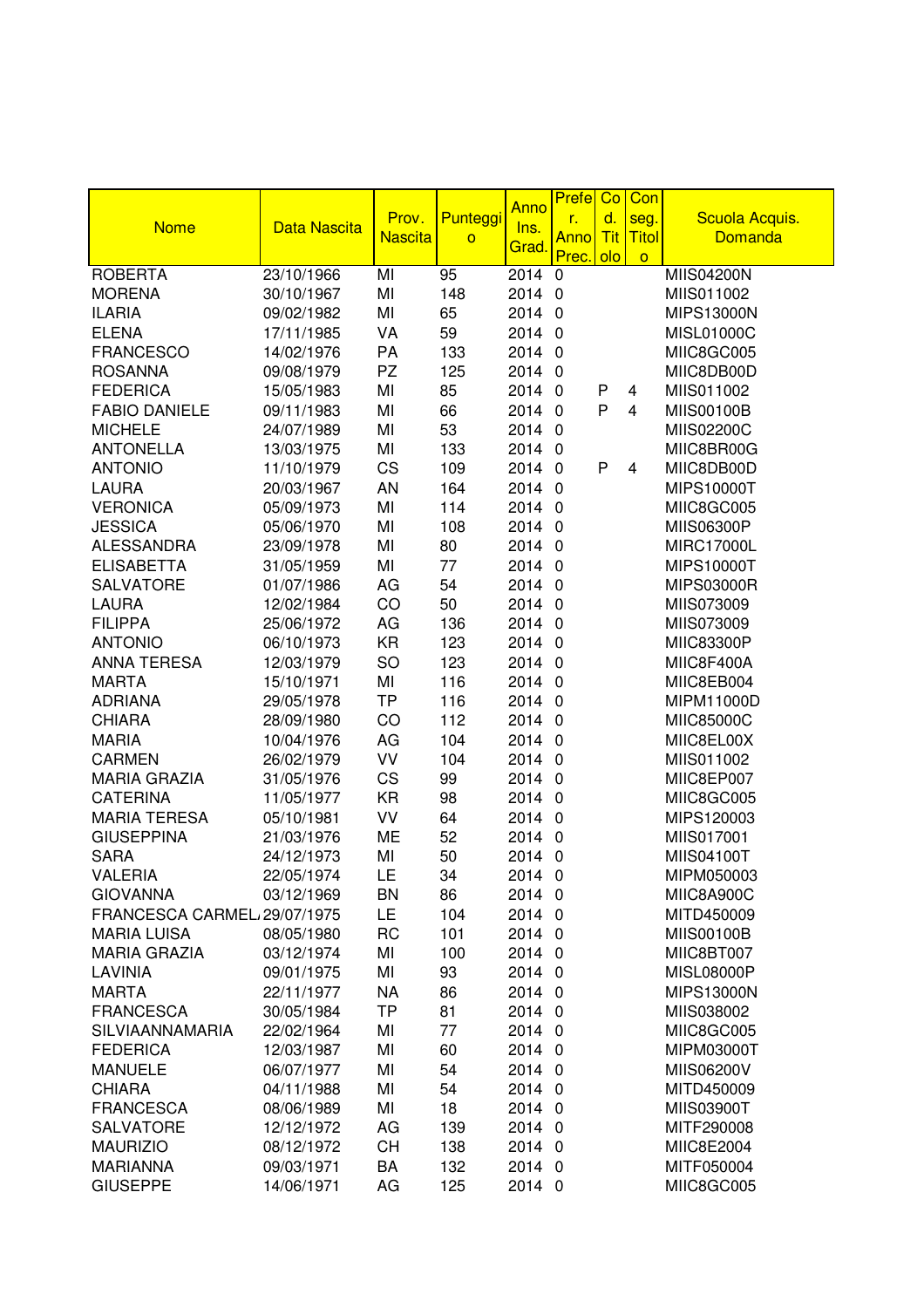| Mod<br>Post<br>Fasci<br>Prov.<br>Indiri             | <b>Supp</b><br><b>Tipol</b><br><b>Abilit</b>      |
|-----------------------------------------------------|---------------------------------------------------|
| alita'<br><b>Pres</b><br>$\overline{O}$<br>a<br>ZZO | ogia<br>lenza<br>azion                            |
| di<br>Provi<br>ent.<br>Grad<br>eMail                | fino<br>Grad<br>e                                 |
| ncial<br>Dom<br>acce                                | <u>uator</u><br>a                                 |
| MI<br>0<br>0<br>D                                   | 0<br>I                                            |
| MI<br>0<br>0<br>D                                   | I<br>2                                            |
| MI<br>N<br>0<br>0<br>MI<br>N<br>0<br>0              | I<br>2<br>$\overline{\mathbf{c}}$<br>I            |
| MI<br>0<br>0<br>D                                   | I<br>0                                            |
| MI<br>0<br>0<br>D                                   | I<br>0                                            |
| MI<br>N<br>0<br>0                                   | I<br>0                                            |
| MI<br>N<br>0<br>0                                   | I<br>2                                            |
| MI<br>N<br>0<br>0                                   | 2<br>ı                                            |
| MI<br>0<br>D<br>0                                   | I<br>0                                            |
| MI<br>0<br>0<br>D                                   | I<br>0                                            |
| MI<br>0<br>0<br>D                                   | 0<br>I                                            |
| MI<br>0<br>0<br>D                                   | I<br>0                                            |
| MI<br>D<br>0<br>0                                   | I<br>0                                            |
| MI<br>0<br>0<br>D                                   | I<br>0                                            |
| MI<br>D<br>0<br>0                                   | I<br>0                                            |
| N<br>MI<br>0<br>0                                   | I<br>2                                            |
| MI<br>0<br>0<br>D                                   | I<br>2                                            |
| MI<br>0<br>0<br>D<br>D<br>MI<br>0<br>0              | I<br>0<br>I<br>0                                  |
| MI<br>0<br>D<br>0                                   | I<br>0                                            |
| MI<br>0<br>D<br>0                                   | I<br>0                                            |
| MI<br>0<br>D<br>0                                   | I<br>0                                            |
| MI<br>0<br>0<br>D                                   | I<br>0                                            |
| MI<br>0<br>D<br>0                                   | I<br>0                                            |
| MI<br>0<br>0<br>D                                   | I<br>0                                            |
| MI<br>0<br>D<br>0                                   | I<br>0                                            |
| MI<br>0<br>D<br>0                                   | I<br>0                                            |
| MI<br>N<br>0<br>0                                   | I<br>0                                            |
| MI<br>0<br>0<br>D                                   | I<br>0                                            |
| C<br>MI<br>0<br>0                                   | ı<br>0                                            |
| MI<br>N<br>0<br>0                                   | I<br>0                                            |
| MI<br>0<br>D<br>0<br>MI<br>0<br>D<br>0              | I<br>$\mathbf{1}$<br>$\overline{\mathbf{c}}$<br>I |
| MI<br>0<br>D<br>0                                   | $\overline{\mathbf{c}}$<br>I                      |
| MI<br>N<br>0<br>0                                   | $\overline{c}$<br>I                               |
| MI<br>D<br>0<br>0                                   | $\overline{c}$<br>I                               |
| MI<br>0<br>D<br>0                                   | I                                                 |
| MI<br>E<br>0<br>0                                   | $\frac{2}{2}$<br>I                                |
| D<br>MI<br>0<br>0                                   | $\overline{\mathbf{c}}$<br>I                      |
| N<br>MI<br>0<br>0                                   | I                                                 |
| N<br>MI<br>0<br>0                                   |                                                   |
| MI<br>0<br>N<br>0                                   | $\frac{2}{2}$<br>I                                |
| MI<br>0<br>0<br>N                                   | $\overline{c}$<br>I                               |
|                                                     | $\overline{\mathbf{c}}$<br>I                      |
| MI<br>D<br>0<br>0                                   | 0<br>I                                            |
| MI<br>D<br>0<br>0<br>MI<br>0<br>0<br>D              | I<br>0<br>I<br>0                                  |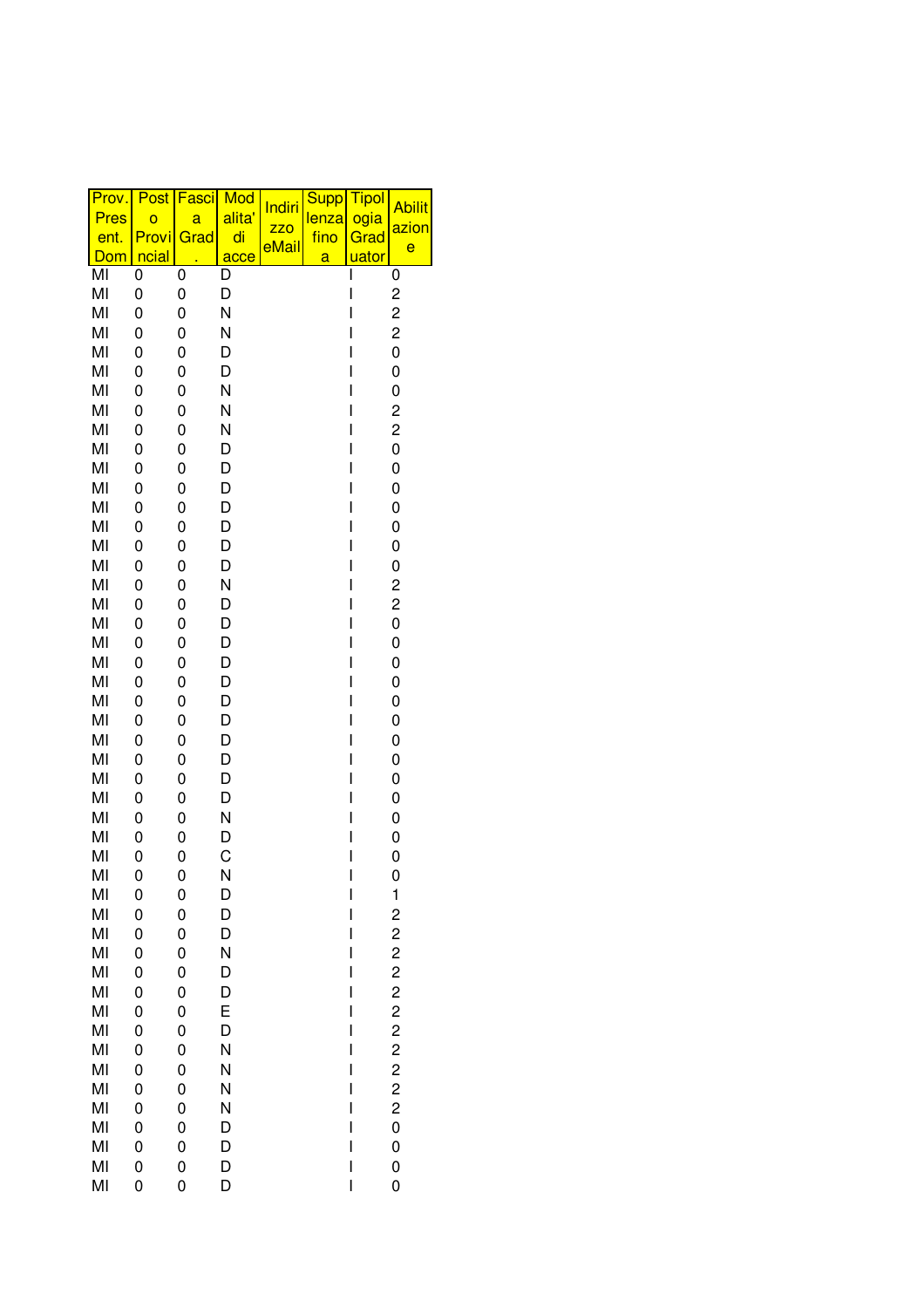| A059             | SCIENZE MAT., CHIM., FIS. NORMALE<br><b>NN</b>        | 5                       | <b>ABBRUZZI</b>    |
|------------------|-------------------------------------------------------|-------------------------|--------------------|
| A059             | SCIENZE MAT., CHIM., FIS. NORMALE<br><b>NN</b>        | 6                       | <b>BOTTALO</b>     |
| A059             | <b>NN</b><br>SCIENZE MAT., CHIM., FIS. NORMALE        | $\overline{7}$          | <b>NATOLI</b>      |
| A059             | SCIENZE MAT., CHIM., FIS. NORMALE<br><b>NN</b>        | 8                       | <b>ARNONE</b>      |
| A059             | SCIENZE MAT., CHIM., FIS. NORMALE<br><b>NN</b>        | 9                       | <b>MARZORATI</b>   |
| A059             | <b>NN</b><br>SCIENZE MAT., CHIM., FIS. NORMALE        | 10                      | <b>ABATE</b>       |
| A059             | <b>NN</b><br>SCIENZE MAT., CHIM., FIS. NORMALE        | 11                      | <b>IUNI</b>        |
| A059             | SCIENZE MAT., CHIM., FIS. NORMALE<br><b>NN</b>        | 12                      | <b>CIOFI</b>       |
| A059             | SCIENZE MAT., CHIM., FIS. NORMALE<br><b>NN</b>        | 13                      | <b>D'ONOFRIO</b>   |
| A059             | <b>NN</b><br>SCIENZE MAT., CHIM., FIS. NORMALE        | 14                      | <b>ALESSI</b>      |
| A059             | SCIENZE MAT., CHIM., FIS. NORMALE<br><b>NN</b>        | Χ<br>15                 | <b>GENNARO</b>     |
| A059             | SCIENZE MAT., CHIM., FIS. NORMALE<br><b>NN</b>        | 16                      | <b>MILANESI</b>    |
| A059             | SCIENZE MAT., CHIM., FIS. NORMALE<br><b>NN</b>        | 17                      | <b>PALAZZI</b>     |
| A059             | SCIENZE MAT., CHIM., FIS. NORMALE<br><b>NN</b>        | 18                      | <b>MOSCA</b>       |
| A059             | <b>NN</b><br>SCIENZE MAT., CHIM., FIS. NORMALE        | 19                      | <b>CASOLE</b>      |
| A059             | <b>NN</b><br>SCIENZE MAT., CHIM., FIS. NORMALE        | 20                      | <b>ALBA</b>        |
| A059             | <b>NN</b><br>SCIENZE MAT., CHIM., FIS. NORMALE        | 21                      | <b>CASCIELLO</b>   |
| A059             | <b>NN</b><br><b>SCIENZE MAT., CHIM., FIS. NORMALE</b> | 22                      | <b>TAMBANI</b>     |
| A059             | <b>NN</b><br>SCIENZE MAT., CHIM., FIS. NORMALE        | 23                      | <b>MOSCONI</b>     |
| A059             | <b>NN</b><br>SCIENZE MAT., CHIM., FIS. NORMALE        | 24                      | <b>FERRO</b>       |
| A059             | <b>NN</b><br>SCIENZE MAT., CHIM., FIS. NORMALE        | 25                      | <b>SABATO</b>      |
| A245             | LINGUA STRANIERA (FRA NORMALE<br><b>NN</b>            | $\mathbf{1}$            | <b>CARNI</b>       |
| A245             | LINGUA STRANIERA (FRA NORMALE<br><b>NN</b>            | $\overline{c}$<br>Χ     | <b>VENA</b>        |
| A245             | LINGUA STRANIERA (FRA NORMALE<br><b>NN</b>            | 3                       | <b>GERVASIO</b>    |
| A245             | LINGUA STRANIERA (FRA NORMALE<br><b>NN</b>            | $\overline{\mathbf{4}}$ | <b>STILE</b>       |
| A245             | LINGUA STRANIERA (FRA NORMALE<br><b>NN</b>            | 5                       | <b>FOTI</b>        |
| A345             | LINGUA STRANIERA (INGI NORMALE<br><b>NN</b>           | $\mathbf{1}$            | DE SANTO           |
| A345             | LINGUA STRANIERA (INGI NORMALE<br><b>NN</b>           | $\overline{c}$          | <b>TIRIPICCHIO</b> |
| A345             | LINGUA STRANIERA (INGI NORMALE<br><b>NN</b>           | 3                       | <b>CRAPARO</b>     |
| A345             | LINGUA STRANIERA (INGI NORMALE<br><b>NN</b>           | $\overline{\mathbf{4}}$ | D'ARCANGELO        |
| AD00             | SECONDARIA DI PRIMO GSOST. MINO CH                    | 1                       | <b>CARNI</b>       |
| AD00             | SECONDARIA DI PRIMO GSOST. MINO CH                    | $\overline{c}$          | <b>GERVASIO</b>    |
| AD00             | SECONDARIA DI PRIMO GSOST. MINO CH                    | 3                       | <b>ABBRUZZESE</b>  |
| AD00             | SECONDARIA DI PRIMO GSOST. MINO CH                    | 4                       | <b>CIANFAGNA</b>   |
| AD00             | SECONDARIA DI PRIMO GSOST. MINO CH                    | 5                       | <b>TIRIPICCHIO</b> |
| AD00             | SECONDARIA DI PRIMO GSOST. MINO CH                    | 6                       | <b>SALVI</b>       |
| AD00             | SECONDARIA DI PRIMO GSOST. MINO DH                    | 1                       | <b>CARNI</b>       |
| AD00             | SECONDARIA DI PRIMO GSOST. MINO DH                    | $\overline{c}$          | <b>GERVASIO</b>    |
| AD00             | SECONDARIA DI PRIMO GSOST. MINO DH                    | 3                       | <b>ABBRUZZESE</b>  |
| AD00             | SECONDARIA DI PRIMO GSOST. MINO DH                    | $\overline{4}$          | <b>CIANFAGNA</b>   |
| AD00             | SECONDARIA DI PRIMO GSOST. MINO DH                    | 5                       | <b>TIRIPICCHIO</b> |
| AD00             | SECONDARIA DI PRIMO GSOST. MINO DH                    | 6                       | <b>SALVI</b>       |
| AD00             | SECONDARIA DI PRIMO GSOST. MINO EH                    | 1                       | <b>ALESSI</b>      |
| AD00             | SECONDARIA DI PRIMO GSOST. MINO EH                    | $\overline{c}$          | <b>CARNI</b>       |
| AD00             | SECONDARIA DI PRIMO GSOST. MINO EH                    | 3                       | <b>GERVASIO</b>    |
| AD00             | SECONDARIA DI PRIMO GSOST. MINO EH                    | 4                       | <b>ABBRUZZESE</b>  |
| AD00             | SECONDARIA DI PRIMO GSOST. MINO EH                    | 5                       | <b>CIANFAGNA</b>   |
| AD <sub>00</sub> | SECONDARIA DI PRIMO GSOST. MINO EH                    | 6                       | <b>TIRIPICCHIO</b> |
| AD00             | SECONDARIA DI PRIMO GSOST. MINO EH                    | $\overline{7}$          | <b>SALVI</b>       |
|                  |                                                       |                         |                    |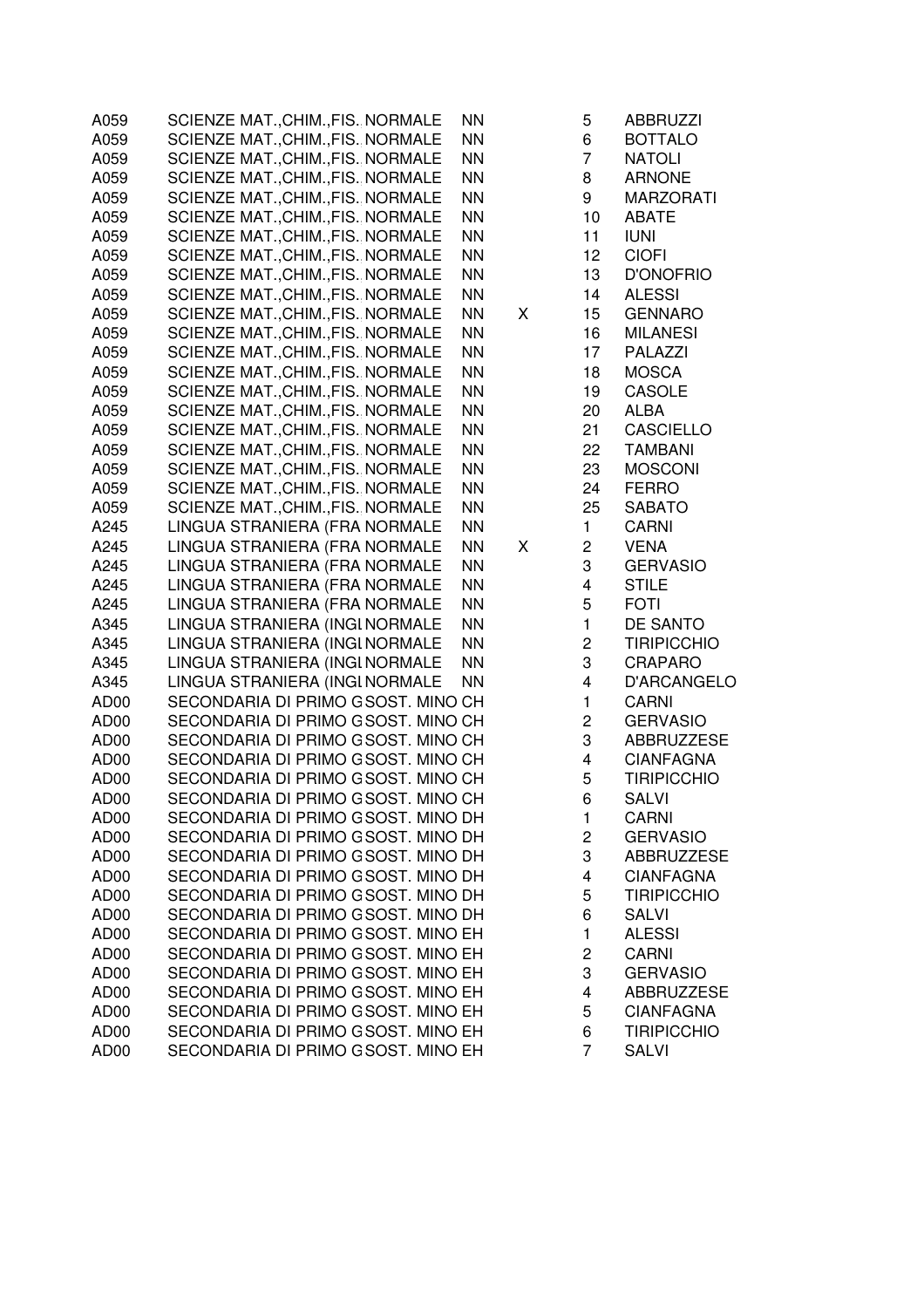| <b>ROBERTO</b>        | 11/06/1952 | MI        | 120   | 2014   | 0                       |   |                | MIIC8BE00Q        |
|-----------------------|------------|-----------|-------|--------|-------------------------|---|----------------|-------------------|
| <b>CLAUDIO</b>        | 03/05/1980 | VA        | 118   | 2014   | $\theta$                |   |                | <b>MIIS01200T</b> |
| <b>SALVATORE</b>      | 17/04/1971 | <b>ME</b> | 115   | 2014   | $\overline{0}$          |   |                | MIIC8EP007        |
| <b>GIOVANNI</b>       | 05/08/1978 | AG        | 113   | 2014 0 |                         |   |                | MIIC8A900C        |
| <b>ALESSANDRA</b>     | 18/02/1970 | VA        | 113   | 2014 0 |                         |   |                | MIIC85900V        |
| <b>GIANLUCA</b>       | 10/11/1978 | <b>CS</b> | 112   | 2014 0 |                         |   |                | MIIC8GC005        |
| <b>GIUSEPPE</b>       | 24/10/1972 | <b>NA</b> | 106   | 2014 0 |                         |   |                | MIIC85300X        |
| <b>ANTONIETTA</b>     | 16/08/1968 | CS        | 103   | 2014   | $\overline{0}$          |   |                | MIIC8EL00X        |
| <b>EMILIO</b>         | 28/05/1963 | AV        | 75    | 2014   | $\overline{\mathbf{0}}$ |   |                | MIIC83300P        |
| <b>ANGELA</b>         | 24/08/1987 | <b>ME</b> | 68    | 2014   | $\overline{0}$          | M | $\overline{2}$ | MIIS038002        |
| <b>ELISA</b>          | 10/12/1984 | VA        | 39    | 2014   | $\mathbf{0}$            |   |                | <b>MIPS10000T</b> |
| <b>ELISABETTA</b>     | 14/02/1970 | MI        | 101   | 2014   | $\mathbf{0}$            |   |                | MIIC85000C        |
| <b>LORELLA</b>        | 15/08/1962 | MI        | 95    | 2014   | $\Omega$                |   |                | MIIS011002        |
| <b>RAFFAELLA</b>      | 01/01/1973 | VA        | 92    | 2014   | $\Omega$                |   |                | MIIC866002        |
| <b>ANTONIO</b>        | 31/01/1961 | LE        | 88,5  | 2014   | $\Omega$                |   |                | MIIC8FX00T        |
| <b>FRANCESCA</b>      | 27/02/1983 | AG        | 81    | 2014   | 0                       |   |                | <b>MIPS13000N</b> |
| <b>DANIELE</b>        | 01/01/1977 | <b>NA</b> | 78    | 2014   | 0                       |   |                | <b>MIPS20000P</b> |
| <b>LAURA</b>          | 21/12/1981 | MI        | 64    | 2014   | $\overline{0}$          |   |                | MIIS011002        |
| <b>BORIS</b>          | 20/07/1984 | MI        | 62    | 2014   | $\overline{0}$          |   |                | <b>MIIS04100T</b> |
| <b>MARIA</b>          | 05/04/1983 | EN        | 57    | 2014   | $\overline{0}$          |   |                | MIRH010009        |
| <b>MARIAANTONELLA</b> | 14/03/1989 | <b>ME</b> | 55    | 2014   | $\overline{0}$          |   |                | MIPC040008        |
| ELISABETTA CINZIA     | 04/08/1972 | CZ        | 128   | 2014   | $\overline{0}$          | P | 4              | MIIC8D700L        |
| <b>CESIRA</b>         | 06/07/1970 | MT        | 115   | 2014   | $\overline{0}$          |   |                | MIIC87100D        |
| <b>VALERIA</b>        | 07/11/1981 | MI        | 114   | 2014   | $\mathbf{0}$            | P | $\overline{4}$ | MIIC8A800L        |
| <b>MARIA</b>          | 16/01/1981 | <b>NA</b> | 88    | 2014   | $\Omega$                |   |                | <b>MIPC03000N</b> |
| <b>ELENA BRIGIDA</b>  | 14/01/1979 | MI        | 83    | 2014   | $\mathbf{0}$            |   |                | MIIC8GC005        |
| <b>EMANUELA</b>       | 06/10/1973 | CS        | 133,5 | 2014   | $\Omega$                |   |                | <b>MIIC83400E</b> |
| <b>PALMIRA</b>        | 30/04/1983 | MI        | 17    | 2014   | $\Omega$                | P | 4              | MITD020002        |
| <b>PATRIZIA</b>       | 02/02/1983 | <b>TP</b> | 63    | 2014   | $\overline{0}$          |   |                | <b>MIIS04100T</b> |
| <b>LAURA FILOMENA</b> | 31/03/1978 | FG        | 58    | 2014   | $\mathbf{0}$            |   |                | MIIC8EK004        |
| ELISABETTA CINZIA     | 04/08/1972 | CZ        | 128   | 2014   | $\overline{0}$          | P | 4              | MIIC8D700L        |
| <b>VALERIA</b>        | 07/11/1981 | MI        | 114   | 2014   | $\overline{0}$          | P | $\overline{4}$ | MIIC8A800L        |
| <b>ANTONIO</b>        | 11/10/1979 | CS        | 109   | 2014   | $\overline{0}$          | P | $\overline{4}$ | MIIC8DB00D        |
| <b>FEDERICA</b>       | 15/05/1983 | MI        | 85    | 2014   | $\overline{0}$          | P | $\overline{4}$ | MIIS011002        |
| <b>PALMIRA</b>        | 30/04/1983 | MI        | 17    | 2014   | $\overline{0}$          | P | $\overline{4}$ | MITD020002        |
| <b>FABIO DANIELE</b>  | 09/11/1983 | MI        | 66    | 2014 0 |                         | P | 4              | <b>MIIS00100B</b> |
| ELISABETTA CINZIA     | 04/08/1972 | CZ        | 128   | 2014 0 |                         | P | 4              | MIIC8D700L        |
| <b>VALERIA</b>        | 07/11/1981 | MI        | 114   | 2014   | 0                       | P | 4              | MIIC8A800L        |
| <b>ANTONIO</b>        | 11/10/1979 | CS        | 109   | 2014   | - 0                     | P | 4              | MIIC8DB00D        |
| <b>FEDERICA</b>       | 15/05/1983 | MI        | 85    | 2014 0 |                         | P | 4              | MIIS011002        |
| <b>PALMIRA</b>        | 30/04/1983 | MI        | 17    | 2014 0 |                         | P | 4              | MITD020002        |
| <b>FABIO DANIELE</b>  | 09/11/1983 | MI        | 66    | 2014 0 |                         | P | 4              | <b>MIIS00100B</b> |
| <b>ANGELA</b>         | 24/08/1987 | ME        | 68    | 2014 0 |                         | M | $\overline{c}$ | MIIS038002        |
| ELISABETTA CINZIA     | 04/08/1972 | CZ        | 128   | 2014 0 |                         | P | 4              | MIIC8D700L        |
| <b>VALERIA</b>        | 07/11/1981 | MI        | 114   | 2014 0 |                         | P | 4              | MIIC8A800L        |
| <b>ANTONIO</b>        | 11/10/1979 | CS        | 109   | 2014 0 |                         | P | 4              | MIIC8DB00D        |
| <b>FEDERICA</b>       | 15/05/1983 | MI        | 85    | 2014 0 |                         | P | 4              | MIIS011002        |
| <b>PALMIRA</b>        | 30/04/1983 | MI        | 17    | 2014 0 |                         | P | 4              | MITD020002        |
| <b>FABIO DANIELE</b>  | 09/11/1983 | MI        | 66    | 2014 0 |                         | P | 4              | <b>MIIS00100B</b> |